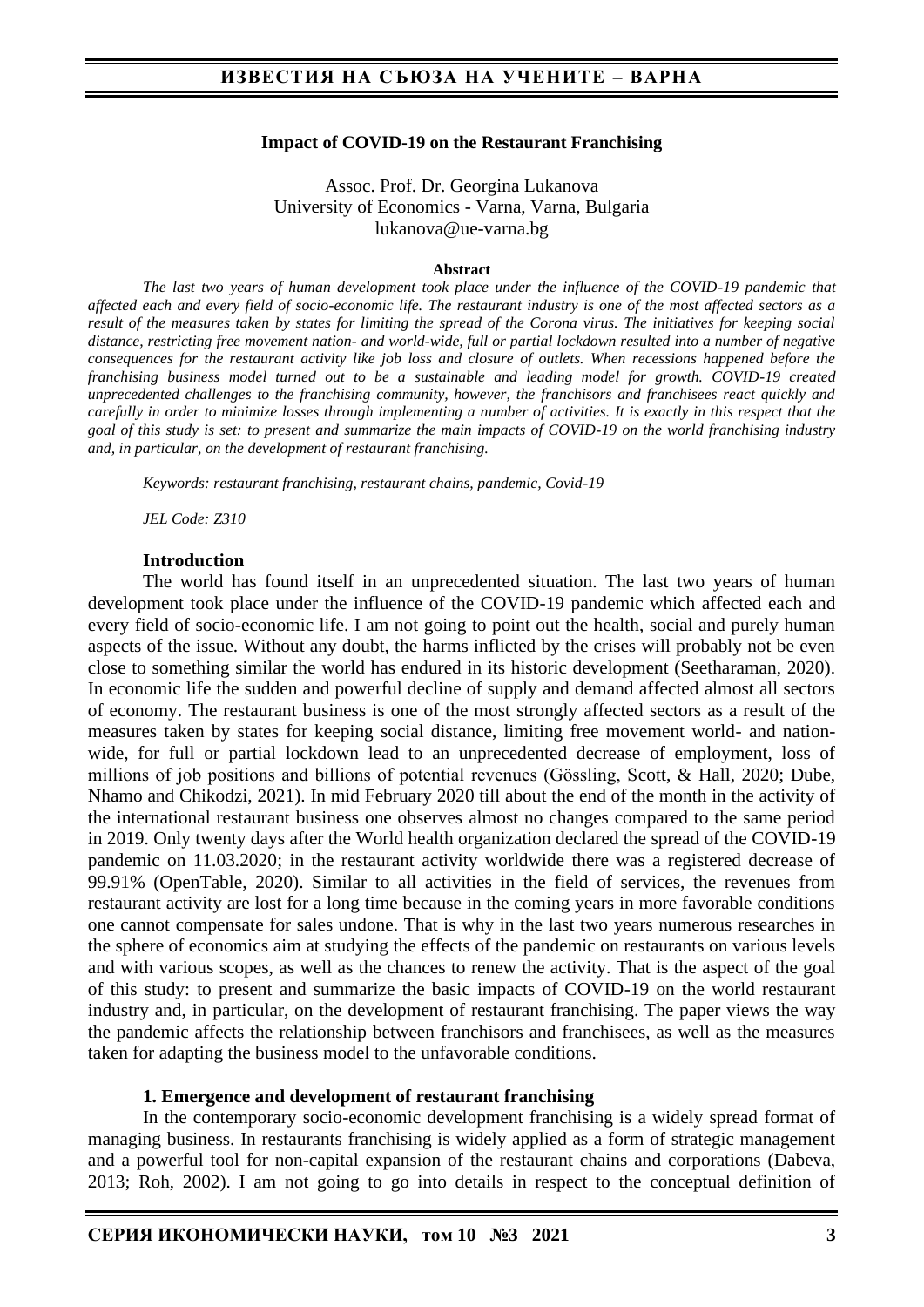restaurant franchising since there are plenty of researches where the term is viewed in various scopes, on different levels, with a different focus by individual researchers or by specialized institutions and so on. The researchers define franchising as a marketing system (Lashley and Morrison, 2000); as an organizational or business form (Contractor and Kundu, 1998; Cunill, and Fortenza, 2010); as a strategic analysis (Xiao, O'Neill and Wang, 2008; Vaishnav and Altinay, 2009); a method for territorial expansion (Ball, 1992; Hsu, Jang and Canter, 2010); a type of contract between two parties (Ball, 2000) and a form of licensing (Vasileva, 2010; Turner and Guilding, 2010).

For the goals of this study I will use two definitions as working ones:

Institutional, belonging to the European franchising federation, according to which: "Franchising is a system of selling goods and/or services and/or technologies that is based on close and ongoing cooperation between financially and legally independent parties, respectively a franchisor and a franchisee. The first party provides the second one with the right and assigns to it the duty to run the business in compliance with a particular concept. The franchisee is given the right and obligation in exchange for direct or indirect financing, to use the brand and/or trademark and/or the service brand, knowhow, business and technical skills and other items of intellectual property of the franchisor who has to provide ongoing trade and technical support during the time of the contract signed between the parties" (Code of Ethics, 2016). This definition is a classic one and can be applied to every economic sector, incl. restaurant business.

A particularly scientific definition which defines franchising in hotels and restaurants as: an economic and social system, with a certain organization and elements and is based on a contractual form of partnership in which a hotel and/or restaurant chain transfers to the individual hotel and/or restaurant owners against payment a successful brand and the tangible and intangible assets associated with it (Dabeva, 2013). The main emphases in this definition are:

- Restaurant franchising is a system, i.e. it has a particular uniformity and

stands out relatively in the environment by presenting itself on the market and awareness of the target audience as an integrated unit.

- Besides being economic, this system is also social because it comprises a

number of social communications both between the participants in the negotiation and many respondents from the environment.

- It is pointed out that it is a matter of contract and the character of relationships within the system is briefly defined.

- The type of franchisors and franchisees is defined.

- It is pointed out that the ground of the restaurant franchising is the transfer of a successful brand.

As a form of managing business franchising is introduced into restaurants for the first time in USA in the beginning of XX C. It is said that franchising in the restaurant sector dates back to the '30s of last century by Howard Johnson (Ball, 2000). He opened an ice-cream parlor in 1925 and in 1928 he convinced a partner of his to open a restaurant where his ice-creams could be sold. The venture turned out exceptionally successful. Johnson decided to give his concept and brand for rental and in 1939 he already had 107 franchising outlets in six states (Ball, 2000). Other sources point out the year 1910 as the start of restaurant franchising having in mind Bain's Deli (Price, 1997) or 1925 with the A&W Root Beer Restaurants (Parsa, 1996). No matter who was first, most authors support the idea that the effective development of restaurant franchising started in USA during the '50s of XX C with the concept of McDonald's.

The history of the company proves an immense entrepreneurial success. In 1937 Patrick McDonald opened "The Airdrome" restaurant next to the Monrovia airport in California. A hamburger cost 10 cents and an unlimited quantity of orange juice – 5 cents. Several years later in 1940 Patrick's two sons Morris and Richard moved the restaurant in San Bernardino, California and changed its name to "MacDonald's". The outlet developed well but its real success came eight years later in 1948 when the two brothers introduced the innovative concept of Speedee Service System.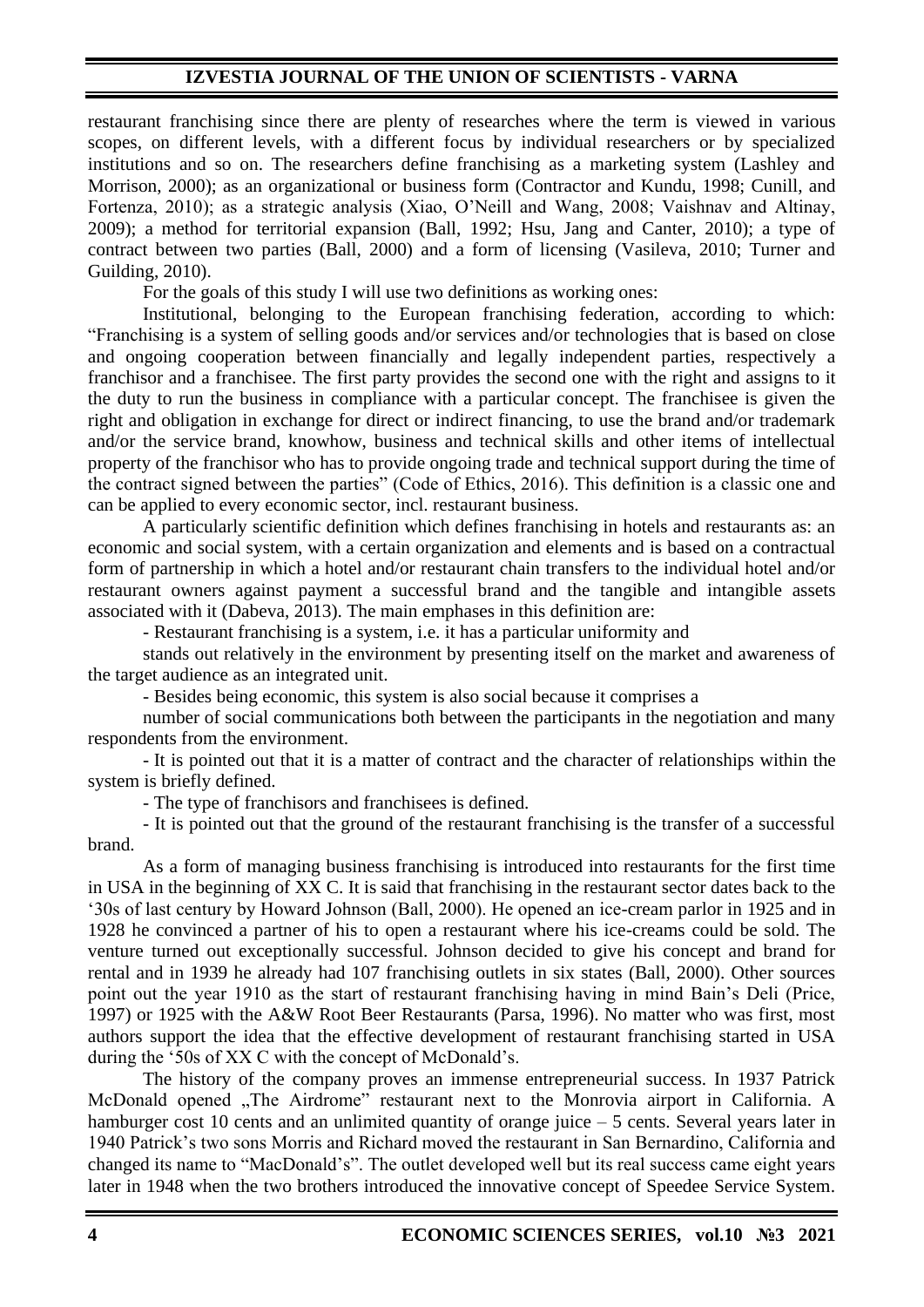It laid the out the principles of a modern quick service. The concept is based on a limited menu, quick service, low prices and a huge volume of sales. For less than 50 cents the client received a cheese-burger, French fries and a shake. To achieve maximum efficiency, the McDonald brothers equipped the restaurant kitchen as an assembly line. The limited menu allowed cooking the food to boil down to simple repetitive operations which can be mastered quickly even by completely inexperienced workers. In 1954 the 52-year-old entrepreneur and retailer of machines for milk shakes Ray Kroc (1902-1984) learnt that in a single restaurant there were used eight of the multifunctional mixers he was selling. Amazed with the fact he left for San Bernardino in order to meet the McDonald brothers and their business. Attracted by the huge potential of the two brothers' concept, Kroc offered them to open new outlets and sell the right to use the trademark of McDonald's and the service technology. The McDonald brothers, however, were unwilling to make their activity more complicated; that is why Kroc took the duty to sell the brothers trademark for USD 950 at least and in return obtain 1.4% of the profit. He received the right to open restaurants with the name McDonald's all over the territory of USA but for California and Arizona – for these two states the brothers McDonald already had a license. In 1955Ray Kroc set up the McDonald's System Incorporation and opened his own first restaurant of the future chain in Des Plaines, Illinois, near Chicago, which quickly turned into a lucrative business. In 1961 the McDonald brothers agreed to sell Kroc their business for USD 2.7 m. According to the contract Kroc received also all rights for international franchising of the chain – this is how its world success started.

Approximately at the same time colonel Harland Sanders noticed the potential of the franchising concept and, as a result, the first "Kentucky Fried Chicken" opened in Salt Lake City, Utah in 1952 (Jakle and Sculle, 1999). Eight years later in 1960 the company had almost 200 franchisees. The same year the franchise system of Burger King started developing, then it was called Insta Burger King and used to be the main rival of McDonald's – with a similar product but with a suitable market niche because it is still on the market and is developing all right. First applied to fast-service outlets with burgers as the main product, the franchising continues developing by comprising also other products like pizza, cafeteria and coffee-shops and others.

| Company         | Year<br><b>Founded</b> | <b>Headquarters</b>             | <b>Year Franchising</b><br><b>Started</b> | <b>Current No.</b><br>of Locations |
|-----------------|------------------------|---------------------------------|-------------------------------------------|------------------------------------|
| $A\&W$          | 1919                   | Lexington, Kentucky, USA        | 1925                                      | $1100+$                            |
| <b>KFC</b>      | 1930                   | Louisville, Kentucky            | 1952                                      | 20925                              |
| McDonald's      | 1940                   | Chicago, Illinois, USA          | 1955                                      | 37241                              |
| Dairy Queen     | 1940                   | Edina, Minnesota, USA           | 1940                                      | 6800                               |
| Dunkin' Donuts  | 1948                   | Canton, Massachusetts, USA      | 1955                                      | 12400                              |
| Jack in the Box | 1951                   | San Diego, California, USA      | early 1970s                               | 2200                               |
| Sonic           | 1953                   | Oklahoma City, Oklahoma, USA    | 1956                                      | 3606                               |
| Burger King     | 1953                   | Miami-Dade County, Florida, USA | 1953                                      | 15200                              |

Source: 10 Oldest Fast Food Chains in the World. Retrieved from https://www.oldest.org/food/fast-foodchains/. Accessed on November 23, 2021.

As a form of managing restaurant business, franchising in Europe came into practice from USA on a later stage. The first international market to which US restaurant chains directed their efforts was UK and it was viewed as "a door" of US companies to the European market (Acheson and Price, 1992). In 1957 Wimpy opened the first restaurant franchise in UK, KFC did the same in 1965; however, at first franchising was scarcely applied in the European restaurant business. The situation changed with McDonald's entering the market mid '70s. The dynamic development of the franchising concept in restaurants continued in the '80s when US chains reached other European markets.

In the modern development of restaurants franchising has been widely applied under various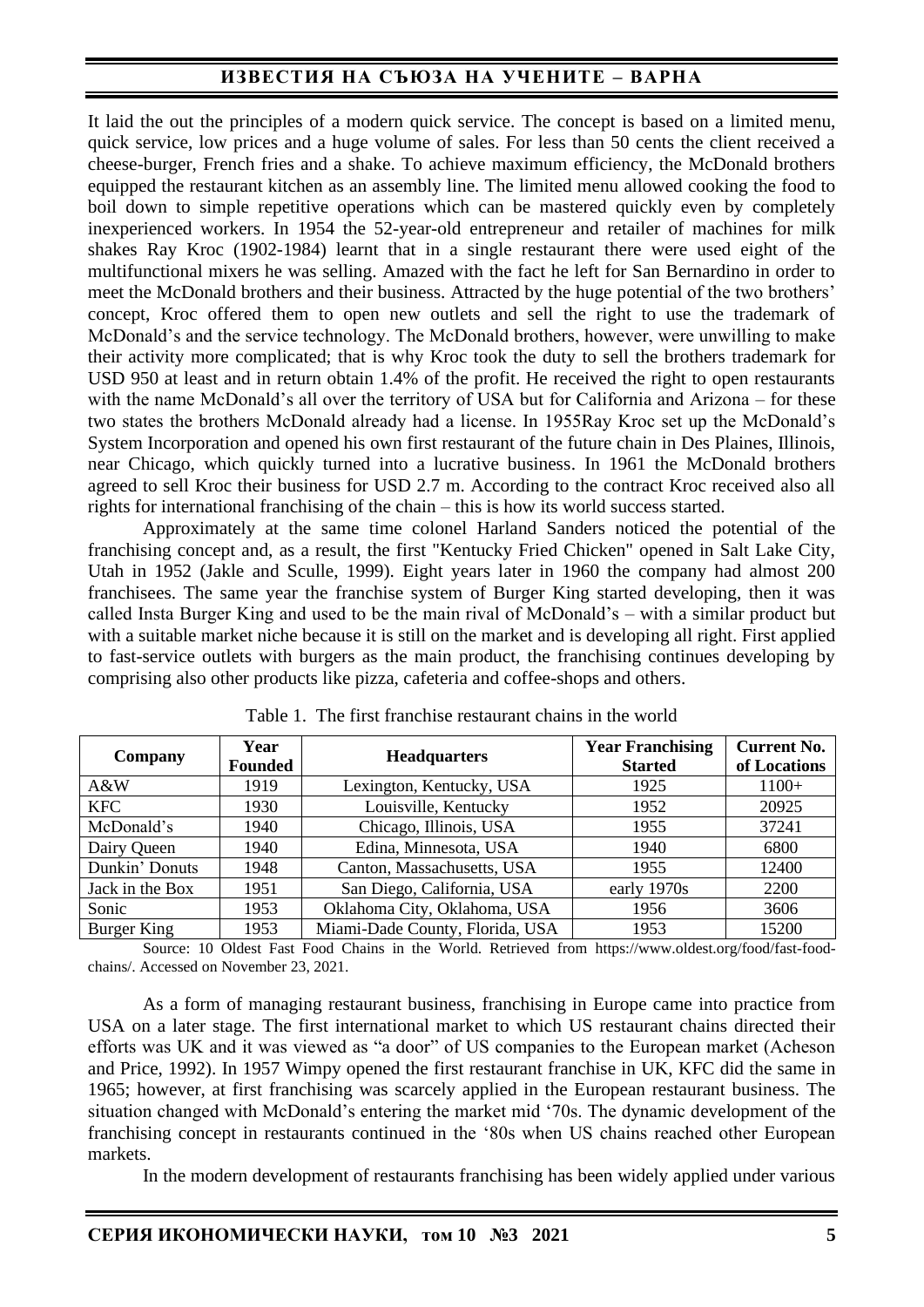forms, types and combinations; this makes it difficult to study its actual parameters (Dabeva, 2013). According to data of the European franchising federation, eight out of the ten most developed franchising systems in Europe (as per number of outlets) are in the sphere of restaurant business (Table 2).

| $N_2$                   | Company                                                  | <b>Units</b> | Country             | <b>Industry</b>             |
|-------------------------|----------------------------------------------------------|--------------|---------------------|-----------------------------|
| 1                       | 7-eleven                                                 | 60000        | <b>USA</b>          | <b>Retail Franchises</b>    |
| $\overline{2}$          | Subway                                                   | 44819        | <b>USA</b>          | <b>Food Franchises</b>      |
| 3                       | McDonald's                                               | 36500        | <b>USA</b>          | <b>Food Franchises</b>      |
| $\overline{\mathbf{4}}$ | Kumon                                                    | 25840        | Japan               | <b>Education Franchises</b> |
| 5                       | KFC                                                      | 19955        | <b>USA</b>          | <b>Food Franchises</b>      |
| 6                       | Pizza Hut                                                | 15605        | <b>USA</b>          | <b>Food Franchises</b>      |
| 7                       | Burger King                                              | 15200        | <b>USA</b>          | <b>Food Franchises</b>      |
| 8                       | Domino's Pizza                                           | 13200        | <b>USA</b>          | <b>Food Franchises</b>      |
| 9                       | Spar                                                     | 12176        | Netherlands         | <b>Food Franchises</b>      |
| 10                      | Dunkin' Donuts                                           | 12000        | <b>USA</b>          | <b>Food Franchises</b>      |
|                         | Eranchica<br>F <sub>11</sub> rona<br>$S_{\Omega\Pi}$ rea | (2021)       | 500<br>$T_{\Omega}$ | Eranchices<br>European      |

|  |  |  | Table 2. Top 10 European Franchises - Ranking |  |
|--|--|--|-----------------------------------------------|--|
|--|--|--|-----------------------------------------------|--|

Source: Franchise Europe. (2021) Top 500 European Franchises -Rankinghttps://www.franchiseeurope.com/top-500/.

In Europe the largest franchise restaurant systems are the chains of fast- service outlets with main products burgers, pizza, chicken and doughnuts. There prevail US companies, out of the eight only one is European – from the Netherlands.

| $N_2$                   | <b>COMPANY</b>                                                                                                                                                                                   | <b>Headquarters</b><br>Country | <b>Market</b><br>Cap<br>in USD<br><b>billion</b> | Annual<br><b>Revenue</b><br>in USD<br>million | Annual<br><b>Net</b><br><b>Income</b><br>in USD<br>million | <b>Units</b> |
|-------------------------|--------------------------------------------------------------------------------------------------------------------------------------------------------------------------------------------------|--------------------------------|--------------------------------------------------|-----------------------------------------------|------------------------------------------------------------|--------------|
| $\mathbf{1}$            | <b>Mcdonald's Corporation</b>                                                                                                                                                                    | <b>USA</b>                     | 177.340                                          | 19 200                                        | 4730                                                       | 38 695       |
| $\overline{2}$          | <b>Starbucks Corporation</b>                                                                                                                                                                     | <b>USA</b>                     | 138.530                                          | 23 510                                        | 928                                                        | 32 660       |
| $\overline{\mathbf{3}}$ | <b>Chipotle Mexican Grill</b>                                                                                                                                                                    | <b>USA</b>                     | 53.474                                           | 5580                                          | 350                                                        | 2788         |
| $\overline{\mathbf{4}}$ | YUM! Brands (KFC, Pizza Hut, Taco Bell,<br>The Habit Burger Grill,<br>WingStreet)                                                                                                                | <b>USA</b>                     | 38.739                                           | 5 5 9 0                                       | 1 2 9 4                                                    | 43 617       |
| 5                       | <b>YUM China Holdings (Pizza Hut, Taco</b><br>Bell and KFC in China, as well as local<br>chains - Eastern sunrise, Small sheep,<br>Huang Ji Huang and COFFii & JOY)                              | China                          | 25.910                                           | 8 2 6 3                                       | 784                                                        | 11 4 15      |
| 6                       | Haidilao International Holding (hot pot)                                                                                                                                                         | China                          | 23.916                                           | 3 9 9 8                                       | 352                                                        | 1597         |
| 7                       | <b>Restaurant Brands International (Tim</b><br>Hortons - donuts, coffee, tea;<br>Burger King – burgers;<br>Popeyes - chicken)                                                                    | Canada                         | 19.806                                           | 4 9 6 0                                       | 486                                                        | 27 000       |
| 8                       | Darden Restaurants (Olive Garden,<br>LongHorn Steakhouse, Bahama Breeze,<br>Seasons 52, Yard House, Cheddar's Scratch<br>Kitchen, Red Lobster Eddie V's Prime<br>Seafood and The Capital Grille) | <b>USA</b>                     | 19.633                                           | 7807                                          | $-52$                                                      | $1500+$      |
| 9                       | <b>Domino's Pizza</b>                                                                                                                                                                            | <b>USA</b>                     | 19.050                                           | 4 1 1 7                                       | 491                                                        | 17 000       |
| 10                      | <b>Subway</b>                                                                                                                                                                                    | <b>USA</b>                     | n/a                                              | n/a                                           | $\mathbf n$<br>/a                                          | n/a          |

Table 3. World Top Restaurants Companies List by Market Cap as on Sep 1st, 2021

Source: World Top Restaurants Companies List by Market Cap as on Sep 1st, 2021. (2021) Retrieved from https://www.value.today/. Accessed on November 23, 2021.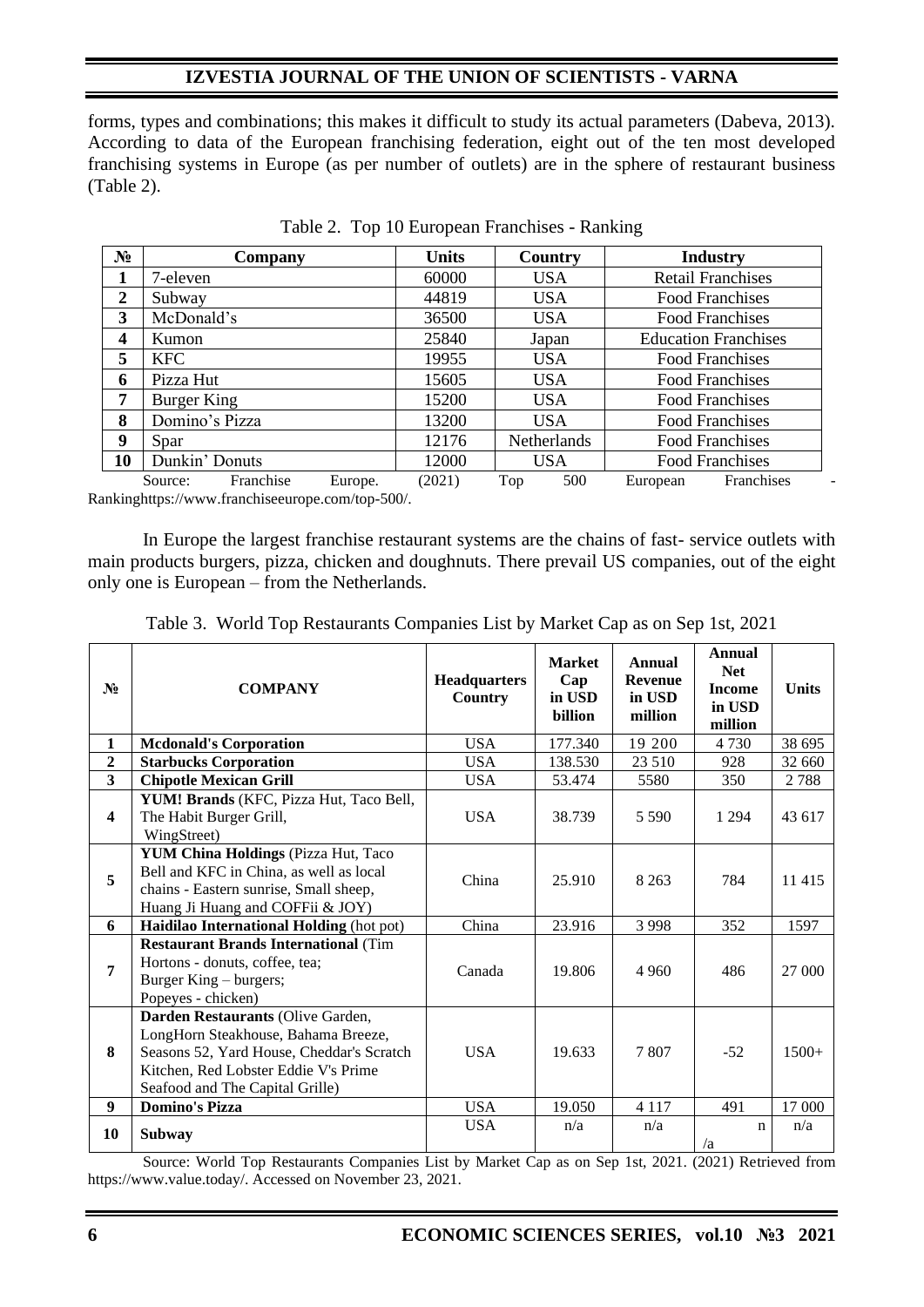The ranking of Value.Today (Table 3) ranks the world largest restaurant companies according to market capitalization. A big part of the companies own several brands with various product 2 Most companies manage franchising outlets and their own outlets, the latter usually having smaller share in the overall structure of the chains. Out of the ten restaurant companies with the largest capitalization more than 2/3 are based in USA. The corporations that do not come from across the Atlantic are relatively new organizations: YUM China Holdings since 2016, Restaurant Brands International since 2014 and Haidilao International Holding since 1994.The indisputable leader is the McDonald's Corporation, not only per market capitalization but also per the criterion "annual net income", the difference from the remaining companies being considerable.

### **2. Specifics of restaurant franchising**

Franchising in restaurants can be defined as various and rich in content (Dabeva, 2013). For the goals of this survey there were looked through a number of publications in the field of the topic studied – from various databases like Google Scholar, Ebsco host, Emerald, Science Direct, JSTOR and others. On the ground of this review one can come up with the following more significant particularities of restaurant franchising:

» Franchising in restaurants is an effective form of organization for business and territorial expansion because of the opportunities for growth it provides to companies by way of decreasing costs (Brickley and Dark, 1987; Norton, 1988, Ball, 2000). Researchers explain the development of franchising with two theories: the resource scarcity theory and the agency theory for managerial costs. The first one explains the decision for company growing through franchising with the lack of resources needed for developing the company like financial capital, human resources, management experience, knowledge and information about local markets, image and reputation and others (Norton, 1988; Minkler, 1990). In addition, some authors suggest another theoretical argument – the chance to share risk. According to it, revenues from franchise fees which are relatively less susceptible to variable market conditions cushion the business risk for franchisors by spreading it among many franchisees; this leads to relatively stable business performance (Martin, 1988). The agency theory is based on the unity of franchisor's (principal's) goals and the managers of the separate business units (agents). When the owner of the outlet and the manager are different individuals, the latter often acts in his own interest instead of that of the company. He/she is not interested in making enough effort because extra profits are not meant for him but for the owner, especially if the remuneration is fixed. That is why the company invests considerable volume of resources into managerial costs and especially into monitoring and stimulating managers (Brickley and Dark, 1987; Norton, 1988). And in the franchising system the latter "turn into entrepreneurs" motivated to manage profitable outlets, the volume of costs for monitoring being essentially smaller (Taylor, 2000).

» Usually the franchisors in restaurants are large restaurant companies and chains, the biggest being the US restaurant chains of fast-service outlets.

» The restaurant companies apply various ways for development through franchising (Ball, 2000): market penetration on an existing market (Burger King's 'Breaking the Rules' campaign of the early 1990s was a direct attempt to penetrate McDonald's stronghold in UK); market development through existing products (When KFC franchised many of its outlets in 1976, franchisees opened for longer periods than managers in the company-owned and operated outlets. As a result, they obtained greater revenues); working out new products for the existing market (home delivery, for example); new markets and/or diversification (horizontal integration or vertical integration).

» In restaurants the subject of franchising are restaurant products that could be easily applied to every single outlet, often by owners who do not have previous experience in the field. This presupposes, on the one hand, a relative homogeneity of the product and, on the other, designing a system of standards in respect to the superstructure and service operations (Dabeva,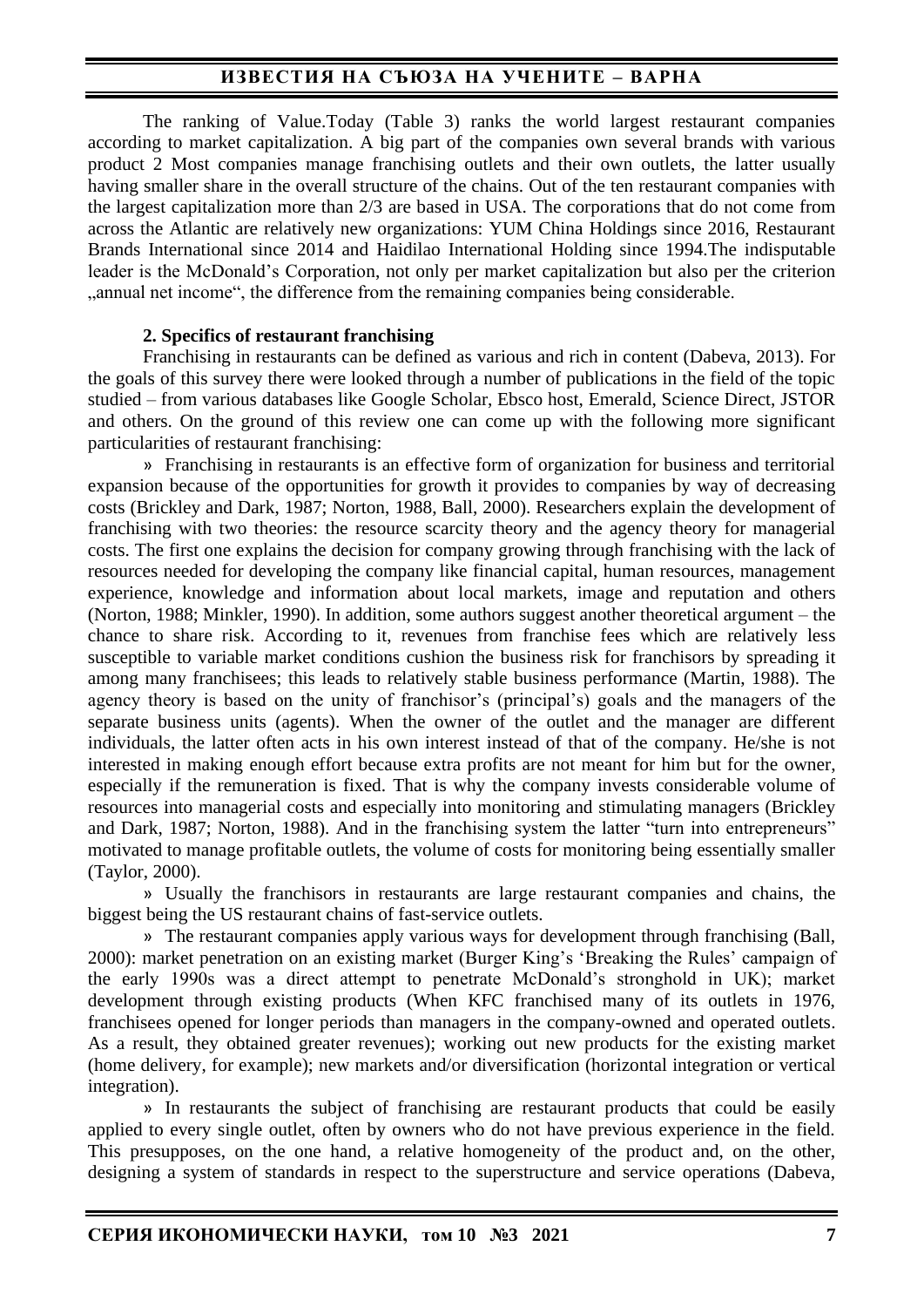2013). This is why the luxury gastronomic outlets do not develop by way of franchising.

» The restaurant product subject to franchising is a clear, distinctive, famous and wellestablished brand, the name of the corporation being most often included in the franchising package in the field of restaurants. One of the leading elements of the franchising package is the trademark because of its numerous functions, legal protection and its fundamental role for forming the brand (Dabeva, 2013).

» The franchising package includes also knowhow, mainly those in the service operations, but it is rarely patented. In the modern stage its significance is increasing due to the comparatively high level of the superstructure and the orientation towards servicing and the attitude to guests as a leading competitive edge.

### **3. Impact of COVID-19 on the development of the restaurant franchising**

The researches in respect to the impact of COVID-19 on the activity of restaurant companies are still not enough because of the short time period; besides, most of them are done by US institutions and study the changes in US economy. Despite this fact, the available publications allow one to make some initial conclusions on the development of restaurants and restaurant franchising internationally, since the spread of COVID-19 has been pandemic and affects the whole world. The restaurant industry is one of the most affected sectors as a result of the measures taken by states for restricting the spread of the Corona virus. The initiatives for keeping social distance, limiting free movement internationally and nation-wide, for full and partial lockdown lead to a number of negative consequences in the restaurant activity in several basic trends:

- temporarily closed outlets;

- terminally closed outlets;

- laying off employees due to inability to cover costs for paying salaries;

- accumulating considerable debts to the state and other institutions.

The negative consequences listed above have direct impact on the restaurant franchising in particular:

 $\checkmark$  Dramatic decline of the interest in signing franchising contracts in the restaurant business. According to data of FranConnect, a company for managerial decisions in the sphere of franchising, in 2020 the US corporative restaurant brands mark a decline of 36% in the number of deals. The chain of fast-food outlets registers a decrease of 63% in the deals they make, and there are nearly 80% less deals of the chains in the classic restaurant business (Walsh, 2020).

 $\checkmark$  Delayed financial growth. The annual financial reports of the large restaurant chains show decline in the level of company performance.

|                    |                 |         | $2019 - 2020$ |              |             |                      |
|--------------------|-----------------|---------|---------------|--------------|-------------|----------------------|
| Company            | <b>Revenues</b> |         | Increase/     | <b>Units</b> |             | Increase/            |
|                    | 2020            | 2019    | decrease      | 2020         | 2019        | decrease             |
| McDonald's         | 19208           | 21365   | $-10.1\%$     | 39198        | 38695       | 1.3%                 |
| <b>Starbucks</b>   | 23518           | 26508   | $-11.3%$      | 32660        | 31256       | 4.5%                 |
| <b>YUM! Brands</b> | 5652            | 5597    | 1.0%          | 50000        | 43 617      | 14.6%                |
| <b>Restaurant</b>  | $\sim$ $\sim$   | - - - - | .             | -----        | $- - - - -$ | $\sim$ $\sim$ $\sim$ |

Table 4. Change of Revenues and Units of restaurant companies for the time period  $2010 - 2020$ 

Source: The table is made by the author using data of companies' annual reports

The data in Table 4 show that for most of the leaders in the world restaurant business there emerge negative changes in respect to revenues from sales despite the absolute increase of the

**Brands Int.**  $\begin{vmatrix} 4968 & 5603 & -11.3\% & 27025 & 27086 \end{vmatrix}$  -0.2% **Domino's Pizza** 4117 3618 13.8% 17644 17020 3.7%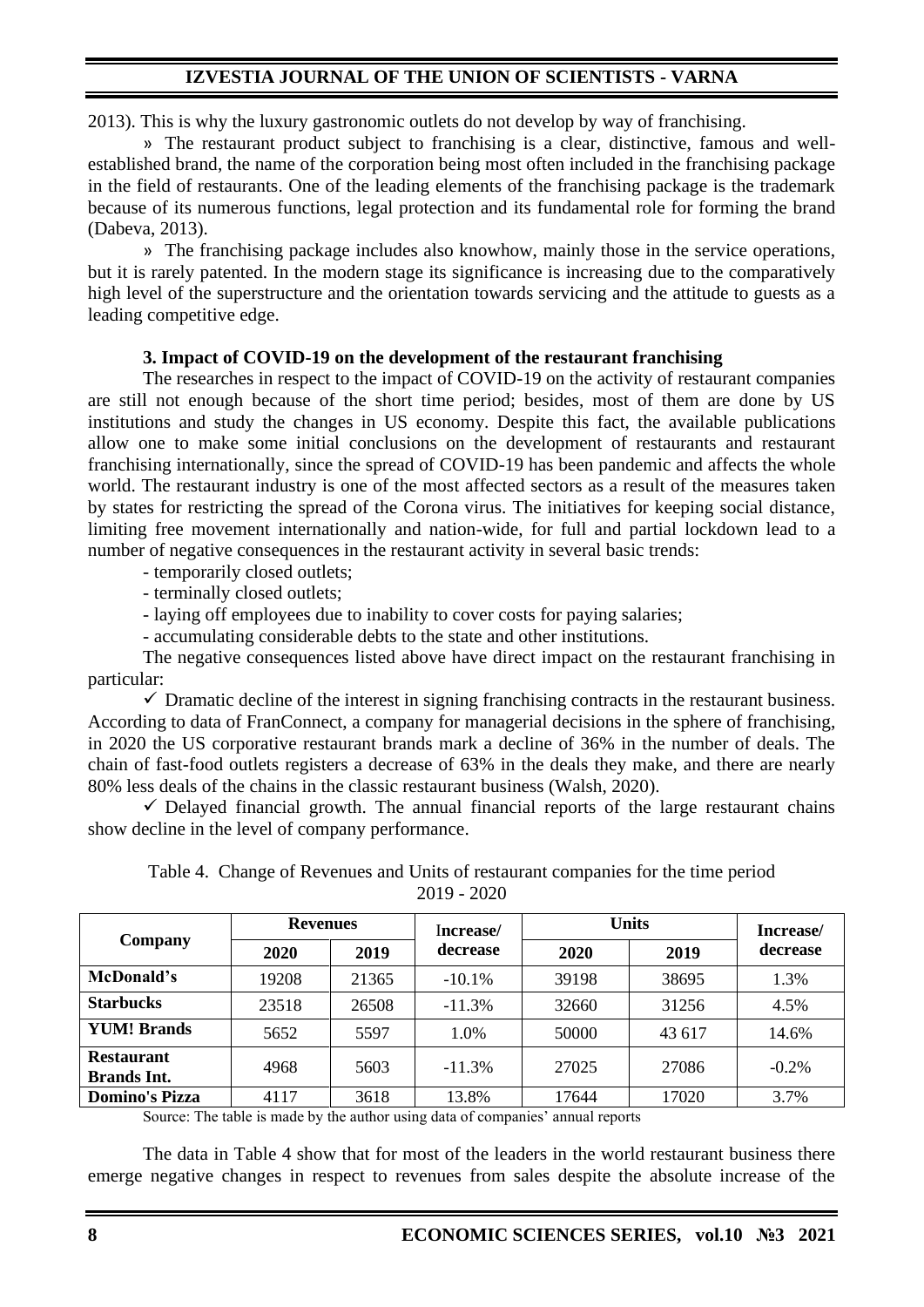number of chain outlets. The exception is Domino's Pizza where one observes a significant growth of revenues from sales and smaller increase of the number of outlets, as well as the YUM! Brands Corporation where, despite the growing number of outlets with nearly 15%, the growth of revenues is very small. Domino's Pizza is a chain developing mostly due to the concept of "home delivery", that is why it is not surprising that the spread of the pandemic and the measures for restricting it haven't had a negative effect on the company performance.

 $\checkmark$  Delayed physical growth. The information presented in Table 5 allows one to see that all sectors of franchising have been affected by the COVID-19 pandemic, yet, the hospitality industry has faced the biggest negative impact since the start of 2020. In restaurant franchising one observes the largest number of closed outlets – 14 200 out of which 10 105 have closed temporarily and almost 2% have terminated their activity forever. Since the biggest restaurant chains report a growth of units (Table 4), one can suppose that the closed outlets are part of smaller local and national chains.

| Industry                                    | <b>Franchised Business</b><br><b>Establishments (As of Feb</b><br>2020) | <b>Permanent</b><br><b>Closures</b> | <b>Closure</b><br><b>Rates</b> |
|---------------------------------------------|-------------------------------------------------------------------------|-------------------------------------|--------------------------------|
| Commercial & Residential<br><b>Services</b> | 239 491                                                                 | 1.516                               | 0.6%                           |
| Retail Food, Production &<br>Services       | 156 016                                                                 | 2870                                | 1.8%                           |
| Hospitality                                 | 29 7 81                                                                 | 591                                 | 2.0%                           |
| Restaurant                                  | 230 515                                                                 | 4 0 9 5                             | 1.8%                           |
| <b>Personal Services</b>                    | 119753                                                                  | 1 804                               | 1.5%                           |
| <b>Total</b>                                | 775 556                                                                 | 10875                               | 1.4%                           |

Table 5. Estimated Unit Closures in the franchising sectors (As of Aug 2020) in USA

Source: Franchise Business Economic Outlook, 2021 Retrieved from https://www.franchise.org/franchiseinformation/franchise-business-outlook/franchise-business-economic-outlook-2021. Accessed on November 25, 2021.

 $\checkmark$  Loss of professionals. According to information of the International Franchise Association, employment in the US restaurant sector dreases by 11.2% in 2020 as compared to 2019 which in absolute terms amounts to about 905 400 job positions (Franchise Business Economic Outlook, 2021). As a result of inability to cover expenses, a large part of franchisees cut down the number of their employees drastically.

Table 6. Job and output losses in franchising sectors (As of Aug 2020) in USA

| <b>Industry</b>                    | <b>Job Losses</b> | <b>Output Losses</b><br>(in USD billions) |
|------------------------------------|-------------------|-------------------------------------------|
| Commercial & Residential Services  | 79 428            | 39.2                                      |
| Retail Food, Production & Services | 86 539            | 15.4                                      |
| Hospitality                        | 215 227           | 21.5                                      |
| Restaurant                         | 905 400           | 73.7                                      |
| <b>Personal Services</b>           | 65 608            | 35.5                                      |
| <b>Total</b>                       | 1 352 203         | 185.3                                     |

Source: Franchise Business Economic Outlook, 2021 Retrieved from https://www.franchise.org/franchiseinformation/franchise-business-outlook/franchise-business-economic-outlook-2021. Accessed on November 25, 2021.

The information presented in Table 6 shows undoubtedly that restaurant franchise has been affected times more than the remaining franchising sectors both in respect to job and output losses. Good professionals in restaurants quit and prefer other spheres of economy that are less affected. As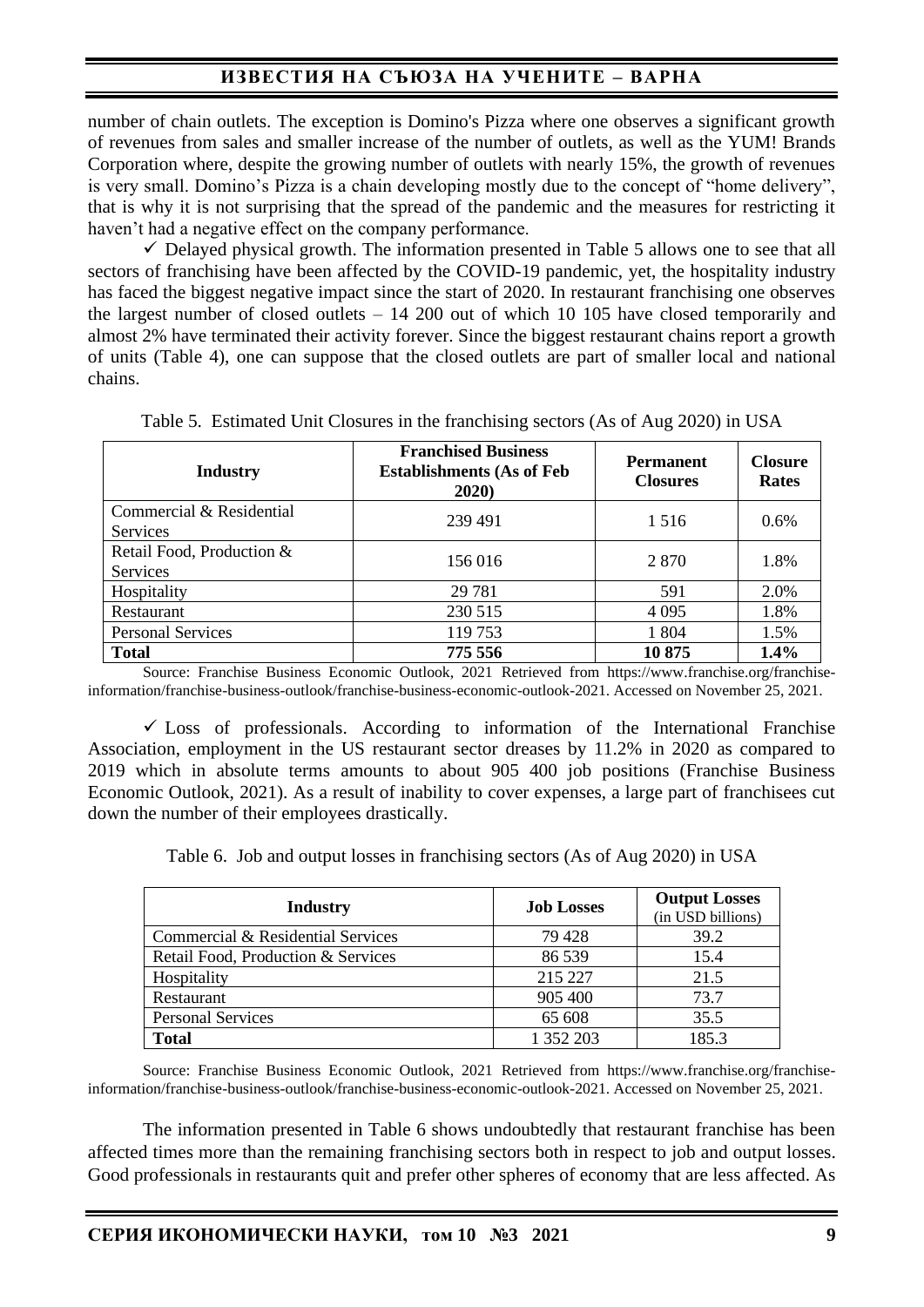a consequence, one could expect that the restaurant business will suffer shortage of qualified employees much more compared to other spheres of activity.

In previous recession the franchising business model turned out to be a sustainable and leading model of growth. COVID-19 placed unprecedented challenges to the franchise community, but franchisors and franchisees react fast and carefully in order to minimize losses. To make the negative effects of the Covid-19 pandemic and the measures implemented by governments for limiting its spread, companies in the restaurant business quickly undertake numerous activities which can be summarized in the following trends:

› *Corporate support.* Many of the large restaurant chains like Restaurant Brands International, McDonald's and others, in order to support their franchisees, undertake various reliefs and negotiate more favorable conditions like:

- postponement for paying franchise fees within 14 to 90 days;

- change in the structure of franchise fees from fixed and variable to 100% variable;

- prolongation of the deadline or complete cancelation for indefinite time of planned renovations, repair works and change of equipment;

- creating teams for consulting and supporting franchisees for faster access to economic stimuli for small and medium businesses provided by the government.

› *Employee support*. The reliefs provided by franchisors allow franchisees to redirect free funds to other activities like:

- taking various measures for retaining staff like paying bonuses, incentives and crisis pay and supply team members, in addition to expanding health, wellness, paid time-off and college tuition benefits;

- re-evaluating the roles of the employees that were willing to work. Instead of laying off employees, franchisees try to find out a new role for everyone willing to work and work schedule that guarantees employees' safety and optimal sales volume. Waiters become drivers for home delivery, hosts become phone operators handling the in-coming phone calls for carry-out orders and so on.

› *Social responsibility*. Despite the tough conditions restaurant chains take part in a lot of initiatives for donating food to hospitals, the Red Cross and to families who relied on school meals for daily sustenance for their children. Many restaurants provide financial or material support to their employees' families who they laid off under pressure of the pandemic.

› *Innovative decisions for enhancing guest experiences*. The Burger King chain started building new outlets with innovative design which includes (Business Wire, 2021):

- Drive-In - Guests will be able to park their cars in the drive-in area under solar-powered canopies, place their orders through a mobile app by scanning a QR code at their parking spot, and have food quickly delivered to their cars;

- Curbside Delivery. Advance orders placed through the mobile app will have dedicated parking spots for curbside delivery. Guests will be able to notify the restaurant team member upon arrival via the app as instructed on the parking signs;

- Pick Up Lockers. Mobile and delivery orders can also be picked up from coded food lockers facing the exterior of the restaurant. The food will come straight from the kitchen to the pick-up lockers;

- On-Premise Dining. One design option replaces the traditional indoor dining room with a shaded patio featuring outdoor seating for guests who prefer to dine on-premise;

- Drive-Thru. A double or triple drive-thru features digital menu boards and merchandising. The multi-lane ordering and pick-up expedite the process, while a living wall frames the guest's view into the kitchen interior. An external walk-up window on the glass facade will also be an alternative ordering point for take-out;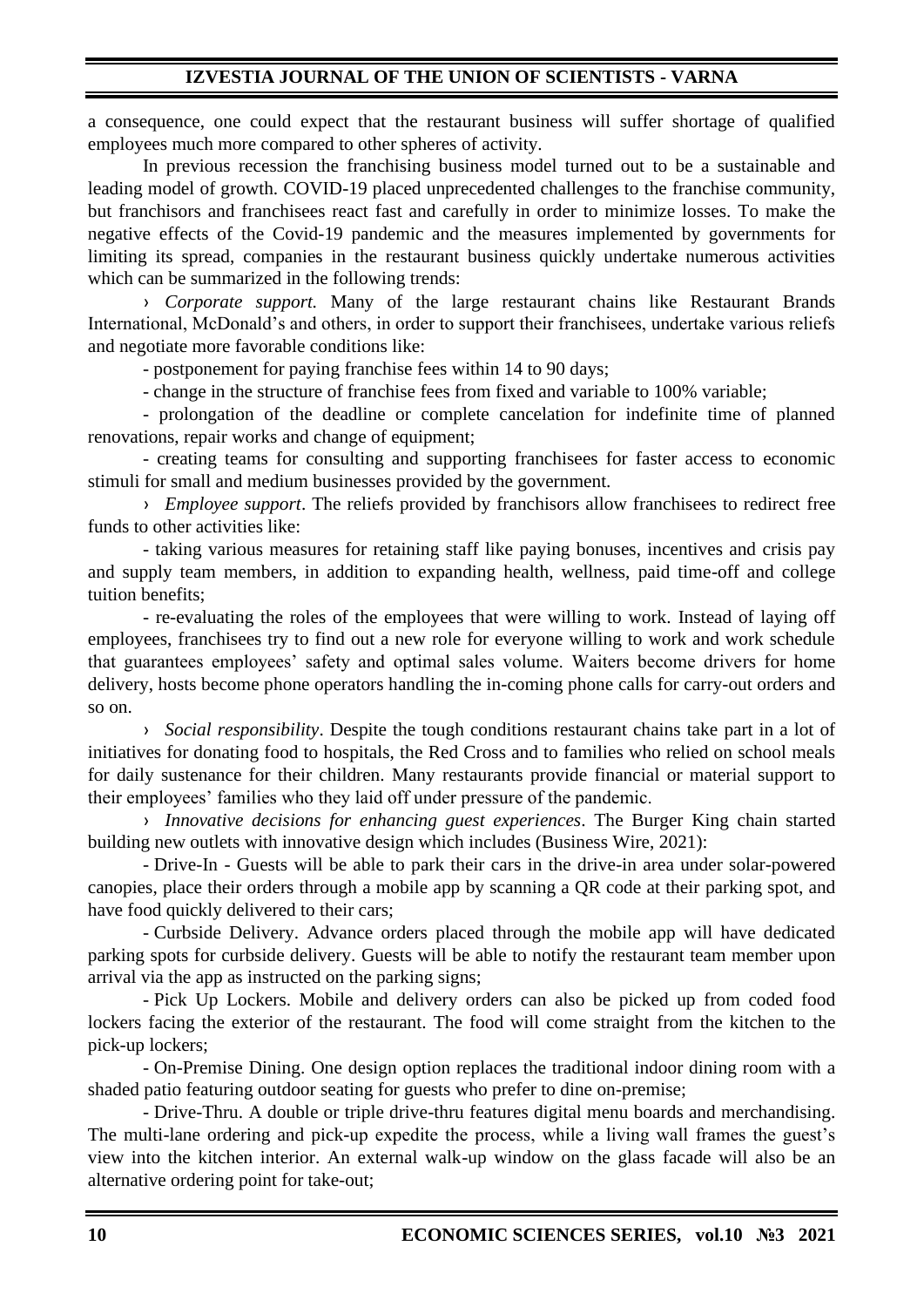- Suspended Kitchen and Dining Room. One innovative design option features a suspended kitchen and dining room above the drive-thru lanes configured to reduce the building footprint, making it ideal for urban driving cities. Drive-thru guests have their order delivered from the suspended kitchen by a conveyor belt system, and each lane has its own pick-up spot. This restaurant design option features a triple drive-thru with a dedicated lane for delivery drivers. Guests who want to dine in can enjoy the dining room and covered outdoor seating situated above the drive-thru entrance. The design of this restaurant allows a 100% touchless experience.

## **Conclusion**

As part of the restaurant industry, the sector of restaurant franchising is exposed to considerable negative impact by the spread of the COVID-19 pandemic. The experience of the large restaurant chains which operate mainly with franchising outlets underlines the strengths of this business model in an exceptionally difficult situation. Restaurant franchising proves its sustainability through fast responding, ability to adjust to changed environment, willingness to cooperate and give a hand, take measures on time and make changes – part of which will be still active after the pandemic ends.

## **References**

- 1. Acheson, D. and Price, S. (1992) Chain reaction. *Business Franchise*. October/November, pp.  $25 - 29$ .
- 2. Ball, S. (2008) Understanding fast food operations. in Ball, S. (Ed.) *Fast Food Operations and Their Management*. London: Stanley Thornes, pp. 65-82.
- 3. Ball, S. (2000) Catering. in: Lashly, C. and Morrison, A. (Eds.) *Franchising Hospitality Ser*vices. Oxford: Butterworth-Heinemann, pp. 145-170.
- 4. Brickley, J.A., Dark, F.H. (1987). The choice of organizational form the case of franchising. *Journal of Financial Economics*. 18 (2), pp. 401–420.
- 5. Contractor, F.J., Kundu, S.K. (1998) Franchising versus company-run operations: Modal choice in the global hotel sector. *Journal of International Marketing*, 6(2), рp. 28-53.
- 6. Business Wire. (2021). Burger King® Unveils New Restaurant Designs for Enhanced Guest Experience in COVID World. [online] Retrieved from https://www.businesswire.com/. Accessed on November 26, 2021.
- 7. Cunill, O.M., Fortenza, C.M. (2010) The franchise contract in hotel chains: a study of hotel chain growth and market concentrations. *Tourism Economics*, 16(3), рp. 493-515.
- 8. Dabeva, T. (2013) *Hotel and restaurant franchising*. Varna: Nauka I ikonomika.
- 9. Dube, K., Nhamo, G.,and Chikodzi, D. (2021) COVID-19 cripples global restaurant and hospitality industry. *Current Issues in Tourism*. 24(11), pp. 1487-1490, DOI:10.1080/13683500.2020.1773416.
- 10. European Code of Ethics for Franchising. European Franchise Federation. [online] Retrieved from https://eff-franchise.com/code-of-ethics/. Accessed on November 24, 2021.
- 11. Franchise Europe. (2021) Top 500 European Franchises Ranking. [online] Retrieved from https://www.franchiseeurope.com/top-500/. Accessed on November 24, 2021.
- 12. Franchise Business Economic Outlook. (2021) [online] Retrieved from https://www.franchise.org/franchise-information/franchise-business-outlook/franchise-businesseconomic-outlook-2021. Accessed on November 25, 2021.
- 13. Jakle, J., Sculle, K. (1999) *Fast Food: Roadside Restaurants in the Automobile Age.* Baltimor: The John Hopkins University Press.
- 14. Hsu, J., Jang, S., Canter, D. (2010) Factors Affecting Franchise Decisions in the Restaurant Industry. Journal of Hospitality & Tourism Research, 34(4), pp. 440-454.